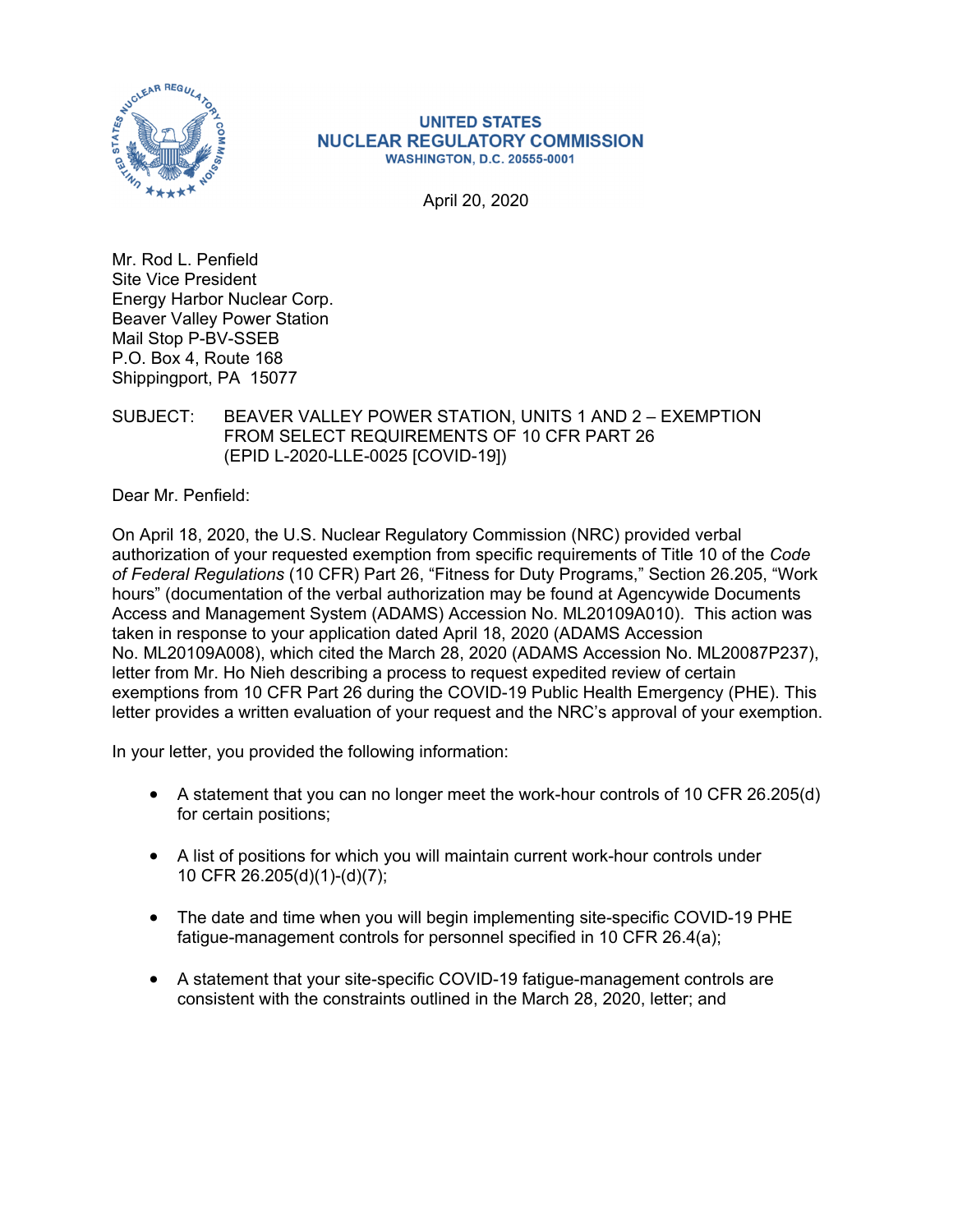- A statement that you have established alternative controls for the management of fatigue during the period of the exemption and, at a minimum, the controls ensure that, for individuals subject to these alternative controls:
	- o Individuals will not work more than 16 work hours in any 24-hour period and not more than 86 work hours in any 7-day period, excluding shift turnover;
	- o A minimum 10-hour break is provided between successive work periods;
	- o 12-hour shifts are limited to not more than 14 consecutive days;
	- o A minimum of 6 days off are provided in any 30-day period; and
	- o Requirements have been established for behavioral observation and self-declaration during the period of the exemption.

Therefore, the NRC finds that the technical basis for an exemption described in the March 28, 2020, letter is applicable to your specific request.

Section 26.9, "Specific exemptions," allows the NRC to grant exemptions from the requirements of 10 CFR Part 26. The NRC staff has determined that granting the licensee's requested exemption is authorized by law, will not endanger life or property or the common defense and security, and is otherwise in the public interest.

The underlying purpose of 10 CFR 26.205(d) is to prevent impairment from fatigue due to duration, frequency, or sequestering of successive shifts. Based on the evaluation provided in the NRC's March 28, 2020, letter and the criteria discussed above, no new accident precursors are created by utilizing whatever licensee staff resources may be necessary or available during the term of this exemption to respond to a plant emergency and to ensure that the plant maintains a safe and secure status. Therefore, the probability of postulated accidents is not increased. Also, the consequences of postulated accidents are not increased because there is no change in the types of accidents previously evaluated. The requested exemption would allow the utilization of licensee staff resources as may be necessary to maintain safe operation of the plant and to respond to a plant emergency. Therefore, the NRC finds that there is no undue risk to public health and safety from granting the requested exemption.

The requested exemption would allow the utilization of licensee security staff resources as may be necessary to ensure the common defense and security. Therefore, the NRC finds that there is no impact on common defense and security from granting the requested exemption.

Due to the impacts that the COVID-19 PHE has had on the licensee's ability to comply with the work hour controls of 10 CFR 26.205(d), the importance of maintaining the operations of the Beaver Valley Power Station, Units 1 and 2, and the controls the licensee has established, the NRC finds that granting the requested exemption is in the public interest.

NRC approval of this exemption request is categorically excluded under 10 CFR 51.22(c)(25)(vi)(I), and there are no extraordinary circumstances present that would preclude reliance on this exclusion. The NRC staff has determined that approval of this exemption involves no significant hazards consideration; no significant change in the types or significant increase in the amounts of any effluents that may be released offsite; no significant increase in individual or cumulative public or occupational radiation exposure; no significant construction impact; and no significant increase in the potential for or consequences from radiological accidents. In addition, the NRC staff has determined that there would be no significant impacts to biota, water resources, historic properties, cultural resources, or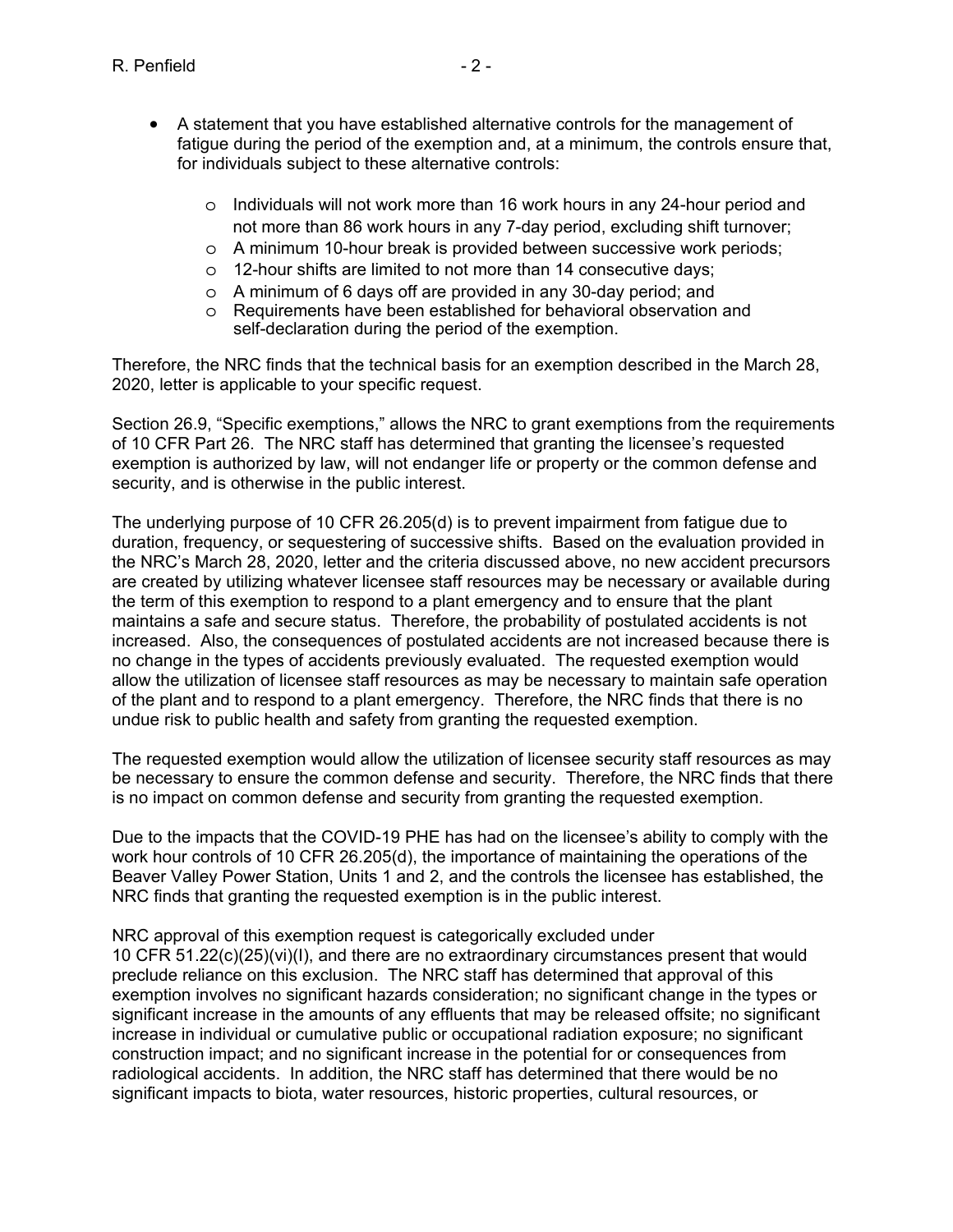socioeconomic conditions in the region. As such, there are no extraordinary circumstances present that would preclude reliance on this categorical exclusion. Therefore, pursuant to 10 CFR 51.22(b), no environmental impact statement or environmental assessment need be prepared in connection with the approval of this exemption.

Based on the above, the NRC staff finds that (1) the exemption is authorized by law, (2) the exemption will not endanger life or property or the common defense and security, and (3) the exemption is otherwise in the public interest.

This exemption is effective until 12:00 a.m. on June 18, 2020.

Sincerely,

*/RA/* 

Craig G. Erlanger, Director Division of Operating Reactor Licensing Office of Nuclear Reactor Regulation

Docket Nos. 50-334 and 50-412

cc: Listserv